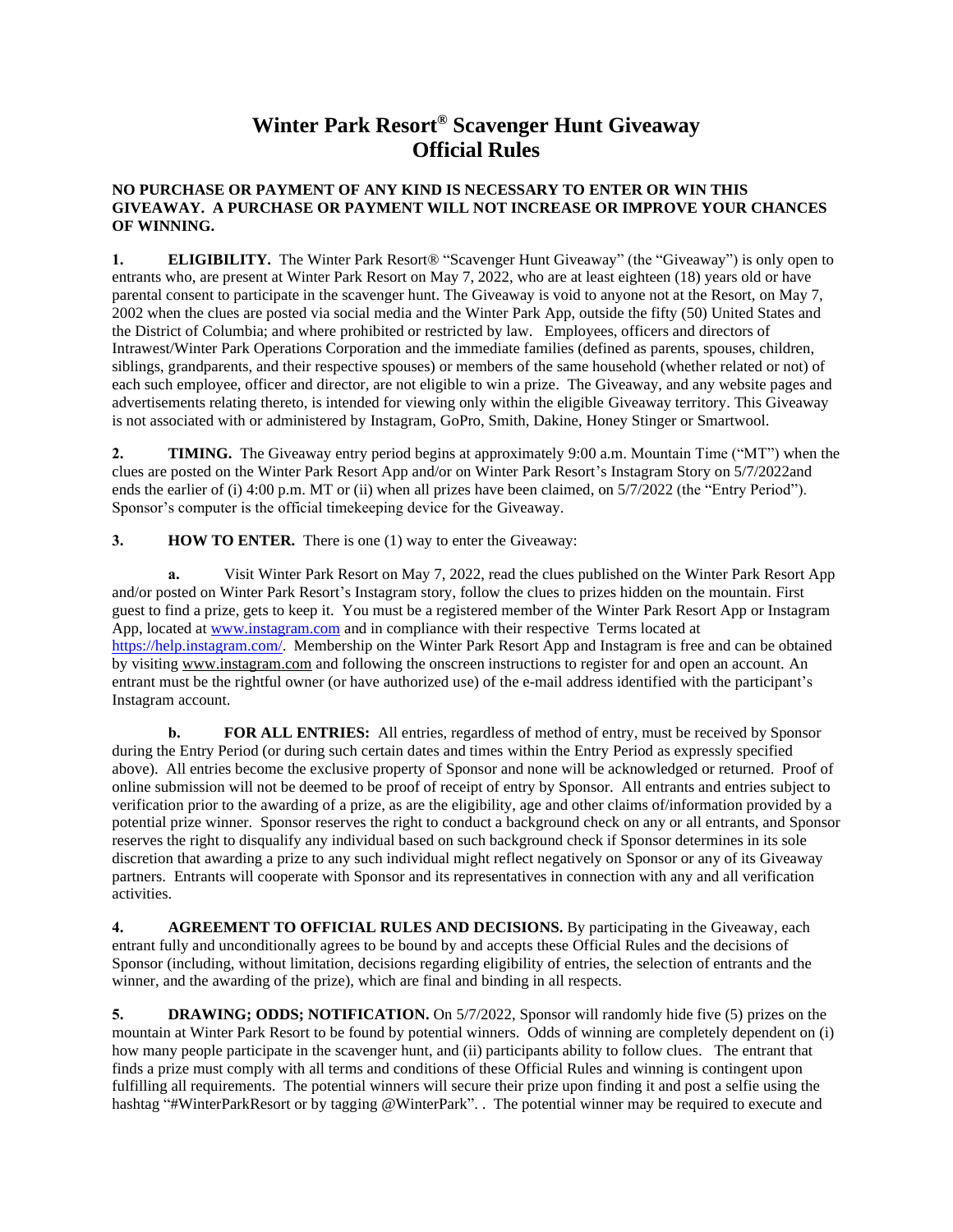return to Sponsor a notarized Affidavit of Eligibility, a Liability Release, and, except where prohibited by law, a Publicity Release (an "Affidavit/Release") in the form(s) provided by Sponsor in order to claim his/her prize. The Affidavit/Release must be returned to Sponsor by the date and/or time indicated within the Affidavit/Release. If a potential winner cannot be contacted within seventy-two (72) hours of the first attempt to contact him/her, or if the potential winner fails to return the Affidavit/Release within the specified time, or if any prize or prize notification is returned as undeliverable, or if the potential winner is found to be ineligible, or if the potential winner does not comply with the Official Rules, then the potential winner may be disqualified and an alternate winner selected by Sponsor in his/her place at random from among all eligible non-winning entries received by Sponsor for the Giveaway. In such event, an alternate potential prize winner will be notified as described above and will be required to return the required documents to Sponsor as described above; provided, however, Sponsor may alter the above timing to meet its Giveaway schedule and due to such schedule, Sponsor may be unable to award the prize in this Giveaway.

**6. PRIZE.** Subject to the terms and conditions of these Official Rules, five (5) prizes will be awarded in this Giveaway. The following five (5) Prizes will be awarded to the participant that locates the prize based on the provided clue(s): 1. One (1) GoPro® Hero 10 (with an approximate retail value ("ARV") of \$520), 2. One (1) Smith® 4D Mag Goggles (with an ARV of \$320), 3. One (1) Dakine Swag Bag to include (i) Dakine Infinity Top loader 27L backpack, (ii) Leather Titan Gore-Tex Mitt, (iii) a t-shirt, and (iv) a beanie hat (with an ARV of \$205), 4. One (1) Honey Stinger swag bag to include Waffles, mini waffles, cracker bar and rapid hydrate mix (with and ARV of \$50), and 5. One (1) Smartwool swag bad to include (i) a pair of Smartwool socks and (ii) a Smartwool shirt (with an ARV of \$50). The aggregate ARV of all prizes to be awarded in this Giveaway is \$1145.

Each prize consists of and is limited to the prize described above. THE PRIZE CONSISTS OF AND IS LIMITED ONLY TO THE ITEM DESCRIBED ABOVE. ADDITIONAL SERVICES AND/OR ITEMS ARE OR MAY BE REQUIRED TO USE THE PRIZE, AND THOSE SERVICES AND ITEMS ARE NOT INCLUDED WITH THE PRIZE BUT MUST BE PURCHASED OR OTHERWISE OBTAINED AT THE WINNER'S TIME AND EXPENSE IN ORDER TO USE THE PRIZE.

Prize is nontransferable, nonassignable, nonnegotiable, and not redeemable for cash or credit. Prize must be accepted as awarded. Prize is awarded "AS IS" with no warranty, representation, or guarantee, express or implied, in fact or in law, made by Sponsor or for which Sponsor shall be liable, including, without limitation, ANY IMPLIED WARRANTIES OF MERCHANTABILITY, NON-INFRINGEMENT OR FITNESS FOR A PARTICULAR PURPOSE. No prize substitutions, except by Sponsor, who reserves the right (but has no obligation) to substitute a prize (or a component thereof) with another prize of equal or greater value (including cash) if the prize (or a component thereof) is not available for any reason as determined by Sponsor in its sole discretion. Unused components of the prize shall be forfeited and have no redeemable cash value. Winner is solely and fully responsible for any and all costs, fees, taxes, assessments and expenses associated with prize award, redemption, receipt and use, including, without limitation, all federal, state and local taxes on the prize. If applicable, winner will be issued an IRS Form 1099 for the actual retail value of the prize. Winners waive the right to assert as a cost of winning a prize any and all costs of verification and redemption or travel to redeem the prize. If a winner is a minor in his/her jurisdiction of primary residence, prize may be awarded to the minor's parent or legal guardian who must assume all responsibilities of the prize winner. Non-compliance with any of the foregoing and any other condition of this Giveaway may result in disqualification and forfeiture of prize, in which case, no consideration will be awarded

**7. PUBLICITY.** Except where prohibited by law, participation in the Giveaway constitutes winner's consent to Sponsor's (and its designees', successors' and assigns') use of winner's name, biography, likeness, voice, photographs, video, opinions, statements, hometown, state and country for promotional purposes in any manner or media (including, without limitation, online), worldwide, in perpetuity, and without further payment, consideration, notice, review or consent.

**8. GENERAL CONDITIONS.** Sponsor reserves the right, in its sole discretion, to terminate, modify or suspend the Giveaway if, in Sponsor's opinion, there is any suspected or actual evidence of electronic or nonelectronic tampering with any portion of the Giveaway, or if viruses, bugs, unauthorized intervention, fraud, technical difficulties or failures or any other factor beyond Sponsor's reasonable control corrupt or affect the administration, security, fairness, integrity or proper conduct of the Giveaway. In such event, Sponsor reserves the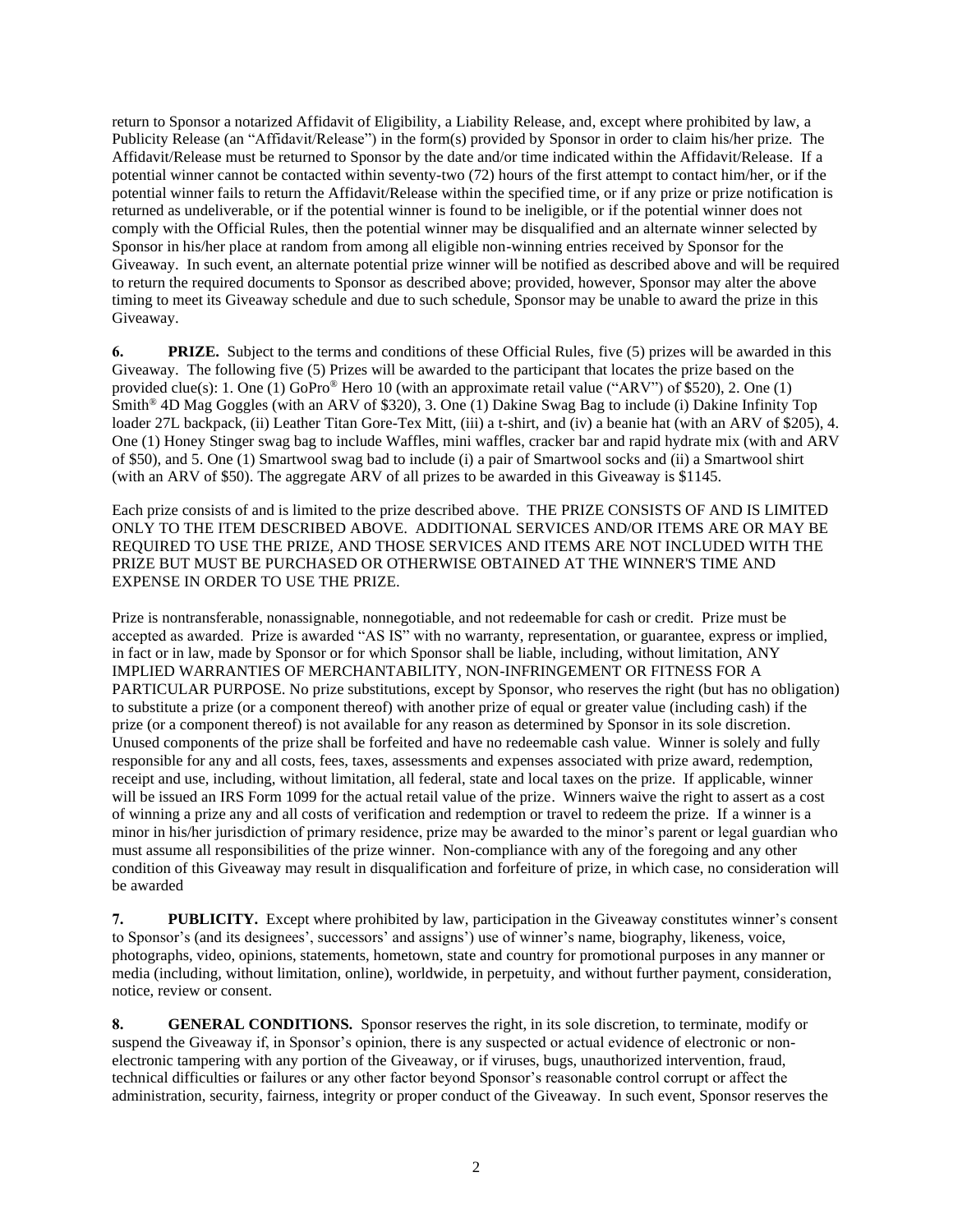right (but does not have the obligation) in its sole discretion to award prizes at random from among eligible, nonsuspect entries received up to the time of suspected impairment. Sponsor reserves the right in its sole discretion to disqualify any individual it finds to be tampering with the entry process or the operation of the Giveaway or to be acting in violation of these Official Rules or in an unsportsmanlike or disruptive manner. Any attempt by any person to deliberately damage any website or undermine the legitimate operation of this Giveaway is a violation of criminal and civil laws, and, should such an attempt be made, Sponsor reserves the right to seek damages and other remedies from any such person to the fullest extent permitted by law. Sponsor's failure to enforce any term of these Official Rules shall not constitute a waiver of that provision or any other provision of these Official Rules.

**9. RELEASE.** By entering, each entrant forever and irrevocably releases and holds harmless Sponsor and its parents, subsidiaries and affiliates, and their respective agents, advertising and promotion agencies, affiliates, Giveaway partners and prize suppliers, and all of their respective employees, officers, directors, shareholders and agents from and against all claims, damages or liabilities arising in whole or in part, directly or indirectly, from entrant's participation and/or entry in the Giveaway and/or entrant's award, receipt or use of any prize awarded in the Giveaway.

**10. LIMITATIONS OF LIABILITY.** Sponsor is not responsible for: (a) incorrect or inaccurate transcription of entry information or late, lost, stolen, unintelligible, illegible, damaged, mutilated, altered, incomplete, misdirected or postage due entries or entries received through impermissible or illegitimate channels, all of which will be disqualified; (b) technical failures of any kind, including but not limited to the malfunctioning of any telephone, computer online systems, computer equipment, website, server provider, network, hardware or software; (c) the unavailability or inaccessibility of any website or service; (d) unauthorized intervention in any part of the entry process or the Giveaway; (e) printing, typographical, electronic or human errors which may occur in the offer or administration of the Giveaway or the processing of entries; or (f) any injury or damage to persons or property, including but not limited to entrant's computer, which may be caused, directly or indirectly, in whole or in part, from entrant's participation in the Giveaway, or from viewing, playing or downloading any material from Sponsor's website(s), regardless of whether the material was prepared by Sponsor or a third party, and regardless of whether the material is connected to Sponsor's websites by a hypertext link.

**11. DISPUTES.** Entrant agrees that: (a) any and all disputes, claims, and causes of action arising out of or connected with this Giveaway, or any prizes awarded shall be resolved individually, without resort to any form of class action, and solely and exclusively in federal courts located in the City and County of Denver, Colorado or state courts located in Rout County, Colorado; entrant submits to sole and exclusive personal jurisdiction to said courts in the State of Colorado for any such dispute and irrevocably waives any and all rights to object to such jurisdiction; (b) any and all claims, judgments, and awards shall be limited to actual out of pocket costs incurred, including costs associated with entering this Giveaway but in no event attorneys' fees; and (c) under no circumstances will entrant be permitted to obtain awards for and entrant hereby waives all rights to claim punitive, incidental and consequential damages and any other damages, other than for actual out-of-pocket expenses, and any and all rights to have damages multiplied or otherwise increased. SOME JURISDICTIONS DO NOT ALLOW THE LIMITATION OR EXCLUSION OF LIABILITY FOR INCIDENTAL OR CONSEQUENTIAL DAMAGES, SO THE ABOVE MAY NOT APPLY TO YOU. All issues and questions concerning the construction, validity, interpretation and enforceability of these Official Rules, or the rights and obligations of entrant or Sponsor in connection with the Giveaway shall be governed by, and construed in accordance with, the laws of the State of Colorado, without giving effect to any choice of law or conflict of law rules of provisions (whether of the State of Colorado, the United States, or any other jurisdiction), which would cause the application of the laws of any jurisdiction other than the State of Colorado.

**12. DATA COLLECTION.** Entrants provide personal information on the entry form when they enter this Giveaway. Sponsor collects this information and uses it to (a) administer this Giveaway and (b) for market research and for other marketing purposes. Sponsor may share this information with third parties who need access to this information to perform services on Sponsor's behalf. Sponsor may also share this information with select marketing partners, who may use it to contact you with information and offers they believe will be of interest to you.

**13. OFFICIAL RULES.** These Official Rules are available at [https://www.winterparkresort.com/things-to](https://www.winterparkresort.com/things-to-do/events/jane-snow-beach-may-7)[do/events/jane-snow-beach-may-7](https://www.winterparkresort.com/things-to-do/events/jane-snow-beach-may-7) or by sending a self-addressed postage-stamped envelope to "WPR – Scavenger Hunt Giveaway – Rules Request," c/o Winter Park Resort, P.O. Box 36, Winter Park, Colorado 80482. Vermont residents may omit return postage.